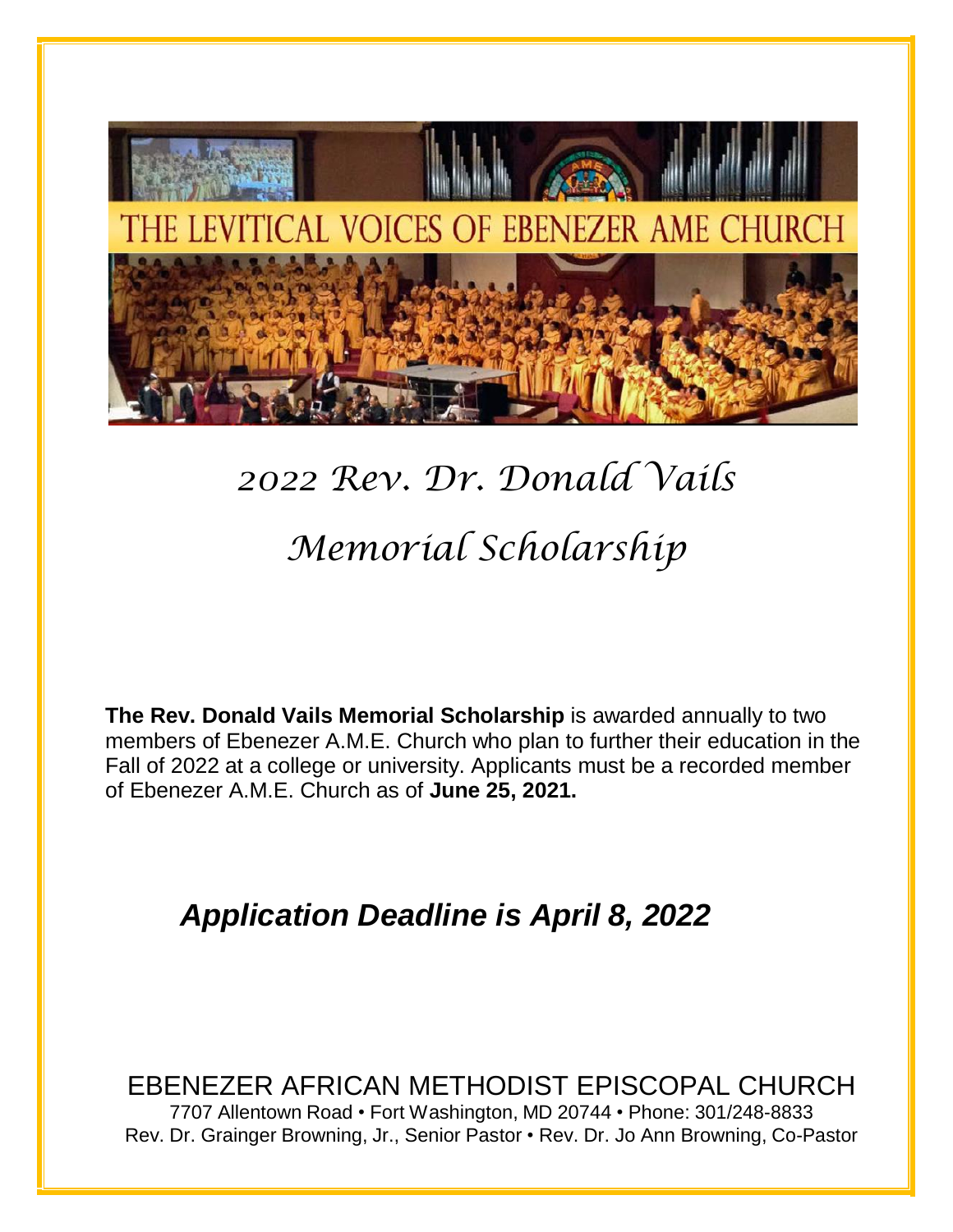## **EBENEZER AFRICAN METHODIST EPISCOPAL CHURCH**

**7707 Allentown Road | Fort Washington, MD 20744 Phone: 301-248-8833**

**Rev. Dr. Grainger Browning, Jr., Senior Pastor Rev. Dr. Jo Ann Browning,Co-Pastor**

Dear Applicant:

Greetings in the name of our Lord and Savior Jesus Christ! Congratulations on your accomplishments so far! The Rev. Donald Vails Memorial Scholarship is awarded annually to two members of Ebenezer A.M.E. Church who plan to further their education in the Fall of 2022 at a college or university.

This memorial scholarship is awarded to honor the life and legacy of Rev. Donald Vails, who was a renowned gospel artist, musician and pianist, and, Ebenezer's first Senior Minister of Church Worship & Music Administration. Rev. Vails also directed the Adult Choir, which was renamed the Levitical Voices of Ebenezer on January 12, 2015. His memory and anointed musicianship lives on through this scholarship as well as in the hearts of all who knew and loved him. The Levitical Voices of Ebenezer consists of approximately 250 Christian Brothers and Sisters who sing to the honor and glory of our Lord and Savior Jesus Christ.

On behalf of our Pastors, Reverend Dr. Grainger Browning, Jr. and Reverend Dr. Jo Ann Browning, our Choir Director, Min. Ricky Dillard, and members of the Levitical Voices of Ebenezer, we thank you for your application but most of all, we thank God for your continued success and accomplishments.

#### **REQUIREMENTS:**

To be eligible for this scholarship you must:

- 1. Be a recorded member of Ebenezer A.M.E. Church as of **June 25, 2021**
- 2. Begin attendance at a college or university school by the Fall of 2022
- 3. Complete and submit this application and a 200-word essay on *Rev. Donald Vails' contributions to gospel music and his influence on church worship.*
- 4. Provide a copy of your official college acceptance letter.
- 5. Provide two (2) 2021-2022 letters of recommendation from non-family members.
- 6. Submit the completed application and all required supporting documentation to [scholarships@ebenezerame.org](mailto:scholarships@ebenezerame.org) by **April 8, 2022. ALL INFORMATION MUST BE SUBMITTED ELECTRONICALLY IN ONE PDF DOCUMENT TO THE EMAIL ADDRESS ABOVE.**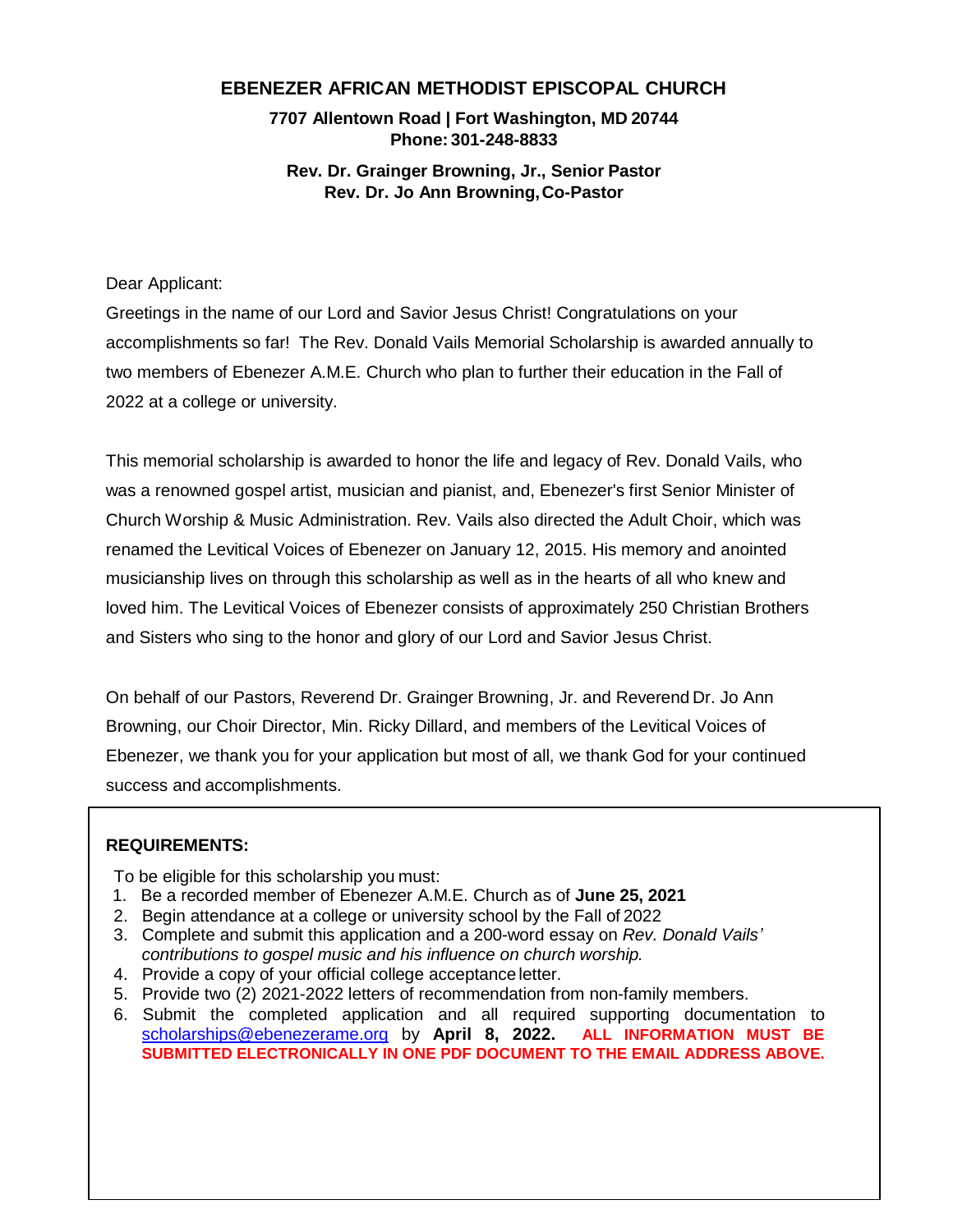## **The 2022 Rev. Dr. Donald Vails Memorial Scholarship**

*The Levitical Voices of Ebenezer AME Church*

## **ALL APPLICATIONS AND SUPPORTING DOCUMENTS MUST BE RECEIVED BY April 8, 2022**

## **1. APPLICATION INFORMATION:** (PLEASE PRINT OR TYPE INFORMATION)

| Name                                                                                                                                                                                                                                                  |       |        |
|-------------------------------------------------------------------------------------------------------------------------------------------------------------------------------------------------------------------------------------------------------|-------|--------|
| Last                                                                                                                                                                                                                                                  | First | Middle |
|                                                                                                                                                                                                                                                       |       |        |
|                                                                                                                                                                                                                                                       |       |        |
|                                                                                                                                                                                                                                                       |       |        |
| Home Address <b>Executive Service Service Service Service Service Service Service Service Service Service Service Service Service Service Service Service Service Service Service Service Service Service Service Service Servic</b><br><b>Street</b> |       |        |
| $City$ and $x$ and $x$ and $x$ and $x$ and $x$ and $x$ and $x$ and $x$ and $x$ and $x$ and $x$ and $x$ and $x$ and $x$ and $x$ and $x$ and $x$ and $x$ and $x$ and $x$ and $x$ and $x$ and $x$ and $x$ and $x$ and $x$ and $x$ a                      |       |        |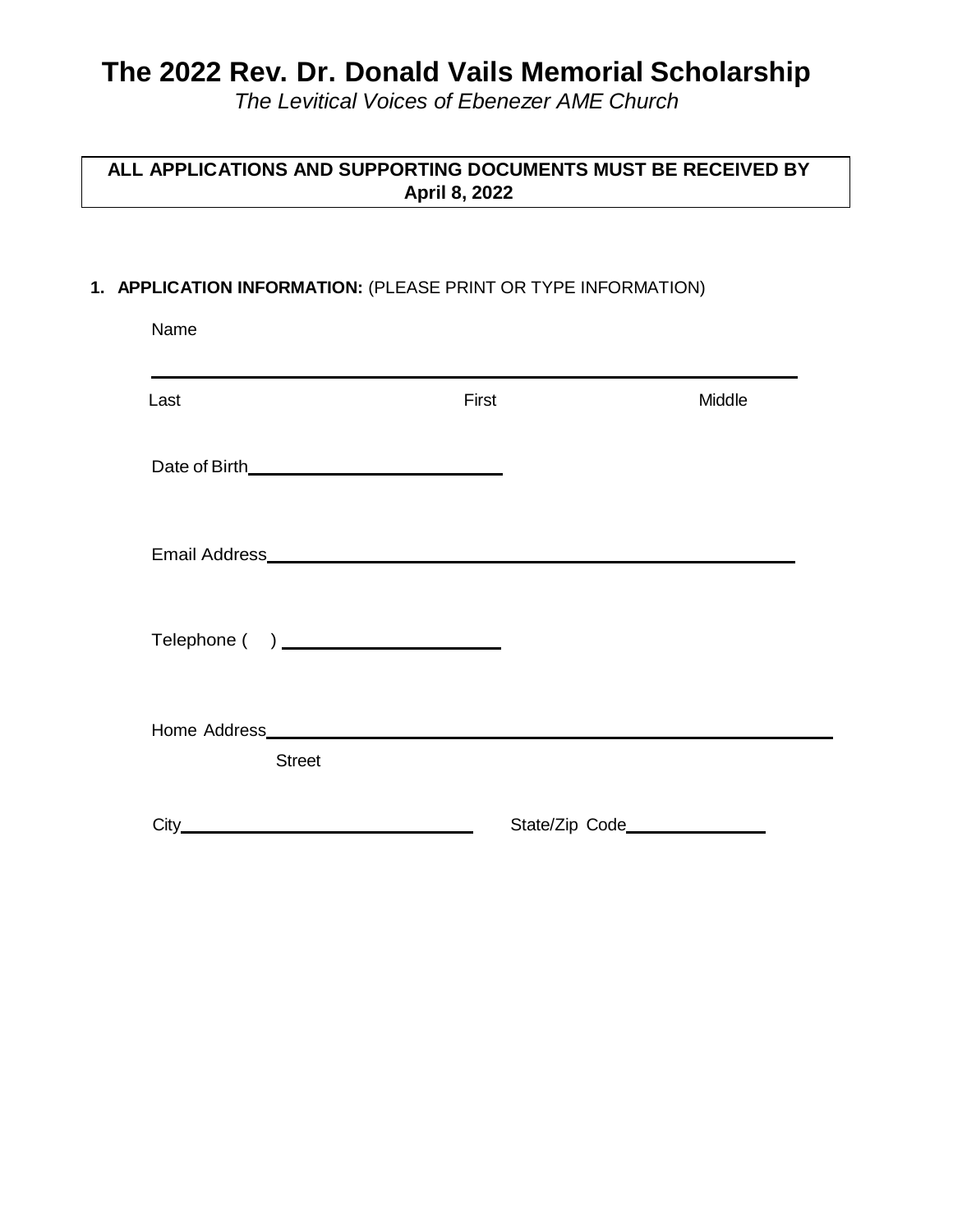## **2. ACADEMIC BACKGROUND:**

| Name                                                                             | City                                                                             | <b>State</b> |
|----------------------------------------------------------------------------------|----------------------------------------------------------------------------------|--------------|
|                                                                                  |                                                                                  |              |
|                                                                                  |                                                                                  |              |
|                                                                                  |                                                                                  |              |
|                                                                                  |                                                                                  |              |
|                                                                                  |                                                                                  |              |
|                                                                                  |                                                                                  |              |
| High School/College activities in which you have participated: _________________ |                                                                                  |              |
|                                                                                  |                                                                                  |              |
|                                                                                  |                                                                                  |              |
|                                                                                  | ,我们也不会有什么。""我们的人,我们也不会有什么?""我们的人,我们也不会有什么?""我们的人,我们也不会有什么?""我们的人,我们也不会有什么?""我们的人 |              |
|                                                                                  |                                                                                  |              |
| 3. MEMBERSHIP INFORMATION:                                                       |                                                                                  |              |
|                                                                                  |                                                                                  |              |
|                                                                                  |                                                                                  |              |
|                                                                                  |                                                                                  |              |
|                                                                                  |                                                                                  |              |
|                                                                                  |                                                                                  |              |
|                                                                                  |                                                                                  |              |
|                                                                                  |                                                                                  |              |
|                                                                                  |                                                                                  |              |
| List community service/outreach you have done within the past four years:        |                                                                                  |              |
|                                                                                  |                                                                                  |              |
|                                                                                  |                                                                                  |              |